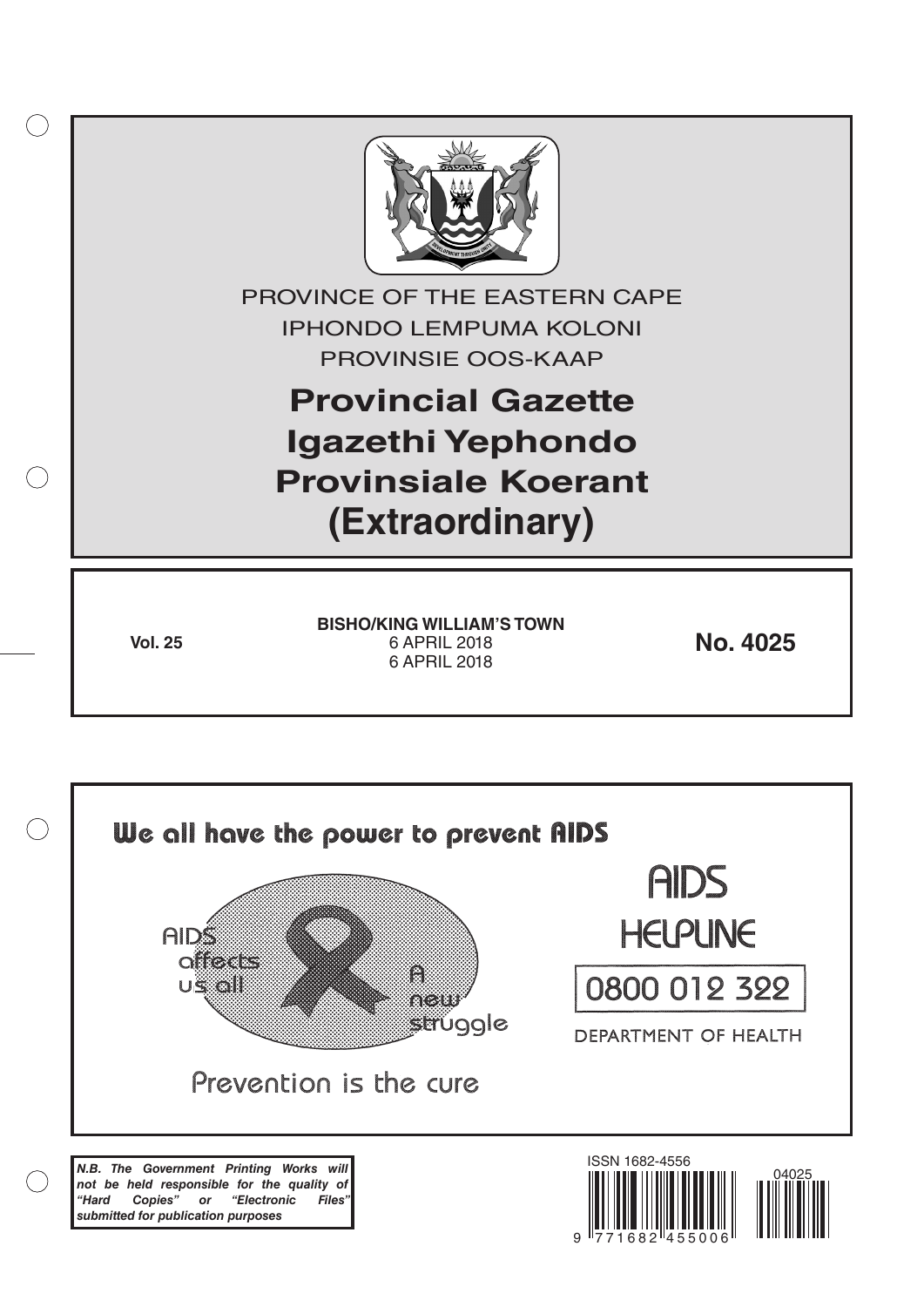## **IMPORTANT NOTICE:**

**The GovernmenT PrinTinG Works Will noT be held resPonsible for any errors ThaT miGhT occur due To The submission of incomPleTe / incorrecT / illeGible coPy.**

**no fuTure queries Will be handled in connecTion WiTh The above.**

## **CONTENTS**

|          |                                                                                                       | Gazette<br>No. | Page<br>No. |
|----------|-------------------------------------------------------------------------------------------------------|----------------|-------------|
|          | <b>LOCAL AUTHORITY NOTICES • PLAASLIKE OWERHEIDS KENNISGEWINGS</b>                                    |                |             |
| 56<br>57 | Eastern Cape Liquor Act (10/2003): Notice of lodgement of applications for transfer of certificate of | 4025           |             |
|          |                                                                                                       | 4025           |             |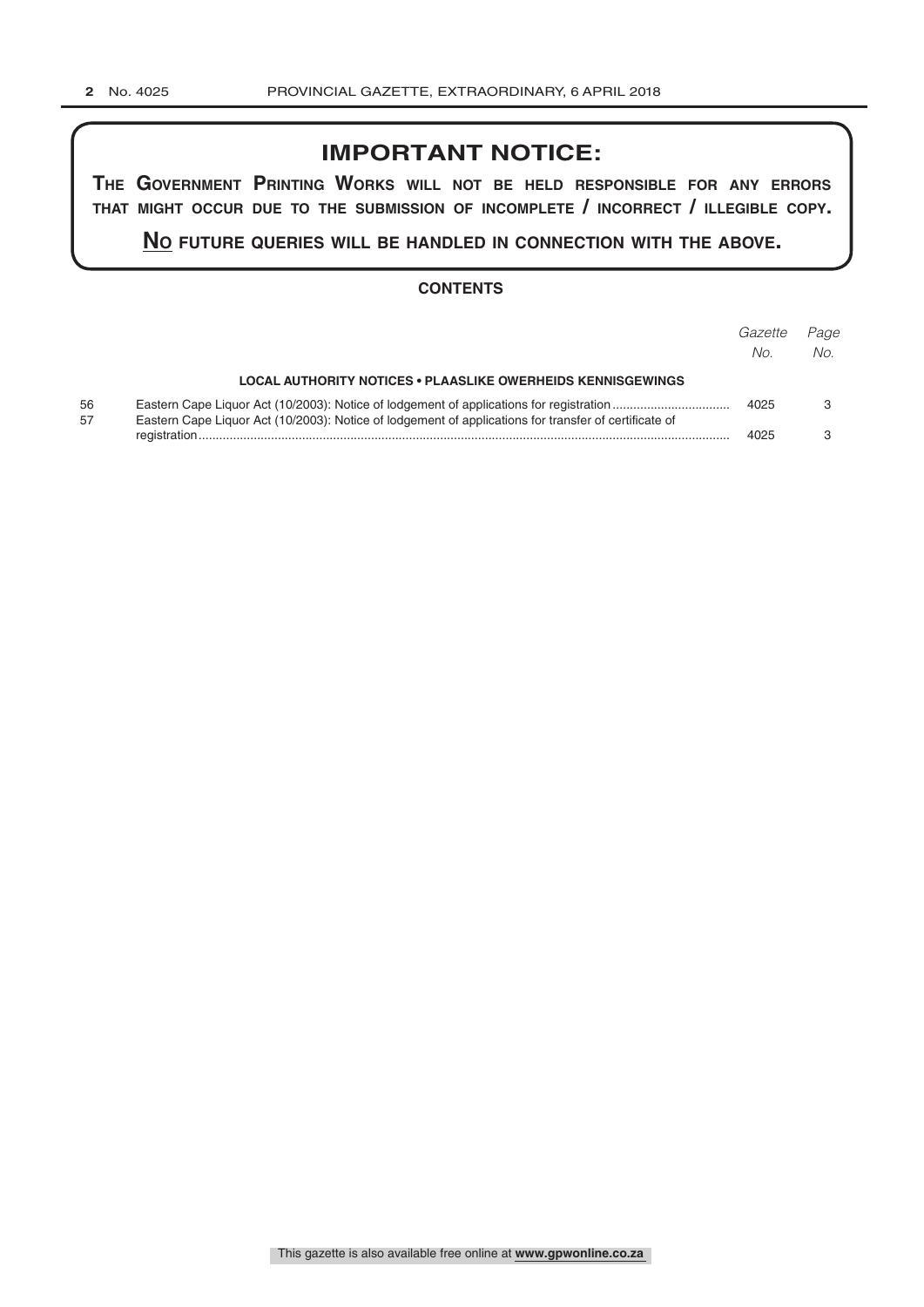# Local Authority Notices • Plaaslike Owerheids Kennisgewings

## **LOCAL AUTHORITY NOTICE 56 OF 2018**

1. CM3 [Reg 4 (1)

EASTERN CAPE LIQUOR ACT, 2003 (Act No. 10 of 2003) NOTICE OF LODGEMENT OF APPLICATIONS FOR REGISTRATION

Notice is hereby given that the applications for registration, particulars of which appear in the Schedule hereunder, have been lodged with the Board. Interested parties may, free of charge, inspect any application which appears in the Schedule hereunder and may within twenty one days of this notice, lodge with the Board written representations in support of, or written objections. LERATO RADIKOANYANA EASTERN CAPE LIQUOR BOARD

## 05 April 2018

**SCHEDULE** 

| <b>Application Number</b> |                  |                                                    |                                     |                                 |                                                                                                                |
|---------------------------|------------------|----------------------------------------------------|-------------------------------------|---------------------------------|----------------------------------------------------------------------------------------------------------------|
|                           |                  | Name and number of<br>Ward                         | Kind of registration<br>applied for | Kind of<br>liquor to be<br>sold | Name under which business is to be<br>conducted and particulars of the erf,<br>street or farm                  |
| 1.                        | REFUM/0078/04/05 | Ward 19 Buffalo City<br>Metropolitan Municipality  | On and Off<br><b>Consumption</b>    | All kinds                       | East London Recreation Club, 25 Bank<br>Street, West Bank, East London, 5201                                   |
| 2.                        | REF6701185699086 | Ward 02 Amahlathi Local<br>Municipality            | On and Off<br>Consumption           | All kinds                       | Ndosi's Tavern, Lower Emnyameni Village,<br>Keiskammahoek, 5670                                                |
| 3.                        | REF8210170484080 | Ward 11 Nyandeni Local<br>Municipality             | On and Off<br>Consumption           | All kinds                       | Vuyani Hotel, Ngolo Location, Sibangweni<br>Administrative Area, Mthatha, 5100                                 |
| 4.                        | REF8102095319188 | Ward 8 Nelson Mandela<br>Metropolitan Municipality | On Consumption                      | All kinds                       | Cubata, Erf 2479, Shop 1, 2 and 3, Forlee<br>Shopping Centre, 44 Dijon Road, Lorraine,<br>Port Elizabeth, 6001 |
| 5.                        | REF5201055087083 | Makana Local Municipality                          | <b>Special Event</b>                | All kinds                       | Wings On The Fly CC T/A The Sommelier,<br>Erf 9708509, 23 Worcester Street.<br>Grahamstown, 6139               |

## **LOCAL AUTHORITY NOTICE 57 OF 2018**

FORM 9 Reg 11 (1)]

### EASTERN CAPE LIQUOR ACT, 2003 (Act No. 10 of 2003)

#### NOTICE OF LODGEMENT OF APPLICATIONS FOR TRANSFER OF CERTIFICATE OF REGISTRATION

Notice is hereby given that the applications for transfer of certificates of registration, particulars of which appear in the Schedule hereunder, have been lodged with the Board.

Interested parties may, free of charge, inspect any application which appears in the Schedule hereunder and may within twenty one days of this notice, lodge with the Board written representations in support of, or written objections.

### LERATO RADIKOANYANA EASTERN CAPE LIQUOR BOARD 05 April 2018

#### **SCHEDULE**

| <b>Application Number</b> | Name and number<br>of Ward                                | Particulars of certificate of<br>registration                   | Particulars of holder of<br>certificate of registration | <b>Particulars of</b><br>prospective holder of<br>certificate of registration |  |
|---------------------------|-----------------------------------------------------------|-----------------------------------------------------------------|---------------------------------------------------------|-------------------------------------------------------------------------------|--|
| ECP21426/90454/ON         | Ward 51 Nelson<br>Mandela<br>Metropolitan<br>Municipality | Savannah Sports Bar, 60 Main<br>Street, Central, Despatch, 6220 | Rene Thompson                                           | Beerhuiien (Pty) Limited                                                      |  |